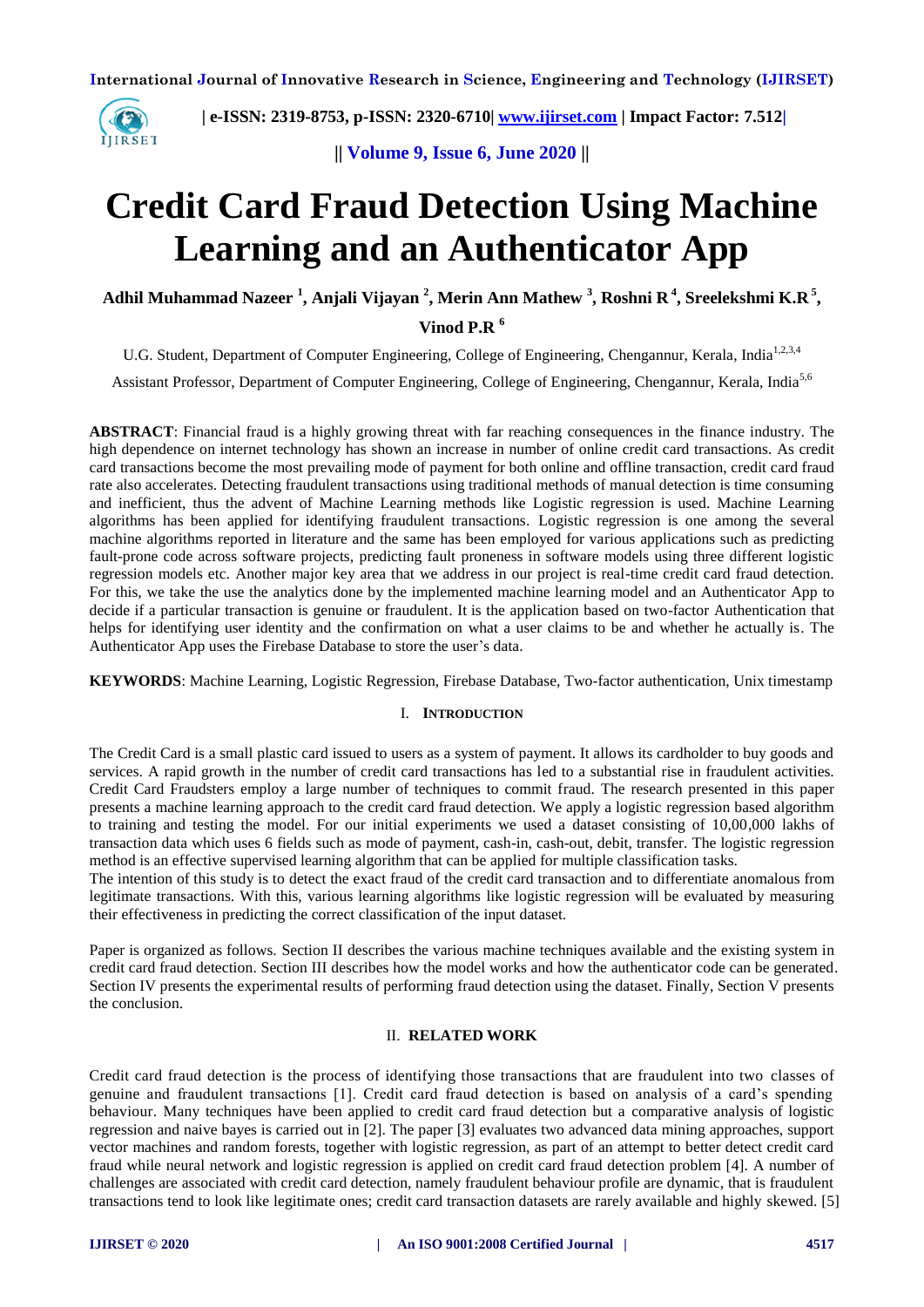**International Journal of Innovative Research in Science, Engineering and Technology (IJIRSET)**



 **| e-ISSN: 2319-8753, p-ISSN: 2320-6710| [www.ijirset.com](http://www.ijirset.com/) | Impact Factor: 7.512|**

# **|| Volume 9, Issue 6, June 2020 ||**

A two-step logistic regression (LR) based algorithm is proposed in this study for identifying the fraudulent transactions. A set of fraudulent transactions is first generated in step 1, followed by a second round of LR-based algorithm conducted on this smaller dataset for identifying the valid and non valid ones.[6] Logistic regression is a probabilistic linear classifier, parameterized by a weight matrix w and a bias b. It enables the system to estimate categorical results with the help of a group of independent variables. The classifier equation for logistic regression model is given as

$$
y = sgn (wT x + b) \qquad (1)
$$

where y is an element of  $\{-1,1\}$  denoting the output class recognized for the input x fed to the system.[7]

The work in this paper is divided in two stages. 1) Model training using Logistic Regression 2) Authentication Code Generation using Unix Time Stamp. Machine learning model training and testing is done by using the LR(Logistic Regression). Thereafter, it is load and dumped in a pickle file. Then, creating the web application. For the secret code generation an Android Application is created. Finally, if the model detect the transaction as a fraudulent one, an authenticator code is generated in the app(by the use of the unix time stamp. After entering the code, the user have to confirm whether it is by them or not. If the user verifies, the transaction will be successful.

#### III. **METHODOLOGY**

The first approach in the proposed system was to collect the necessary datasets for the purpose of training and testing the model by using logistic regression. Developed the model using Python, where we have imported the necessary downloaded packages and modules. Thereby successfully trained the model.

In the proposed system, the Authentication App and the Web application gives an extra layer of security for the users account. It is done by enabling 2-Factor Authentication.(2FA). The code can be entered manually and as a result, the Android Application will generate the secret code. The main difference is in expiry time: the OTP is valid until it hasn't been used or some predetermined period of time - usually 30 or 60 seconds. For this algorithm , time is also important as if the time on your phone is incorrect generated code will be different and you won't get an access to your account(Hence considering the Unix Time Stamp). The authenticator code improves the existing system's pitfall and preserves its essential features thus making the system more efficient and secure. To store the customer details, there should be a Firebase database.

If a person opens the app for the first time, then he/she should register into the app by submitting his details and then the corresponding details is stored in the Firebase authentication and Real-Time database and he gets registered. If the person already has an account, then he/she can login to the app by using their login-id and password.

When the person uses their card, our Web Application (which runs on Flask using an HTML template) which is also connected to the Firebase database , asks for email-id and password and verify the user. After verifying, it redirects to another page where the user needs to enter a number of six fields which are mode of payment, destination id, old balance, amount, new balance, receiver id. This page is connected to our machine learning model. After submitting the details the model will run and a fraud probability is calculated. If the transaction is found out as a fraudulent it shows a label of 1 else if it is valid it shows a label of 0.

If it shows the transaction as a fraudulent one, then an authenticator code will be generated on the app and the user needs to enter that secret code on to the next web page and submit it. Then the user needs to enter the secret code in perfect and then he can continue with his transaction otherwise it is identified as a fraudulent one and the transaction will be cancelled.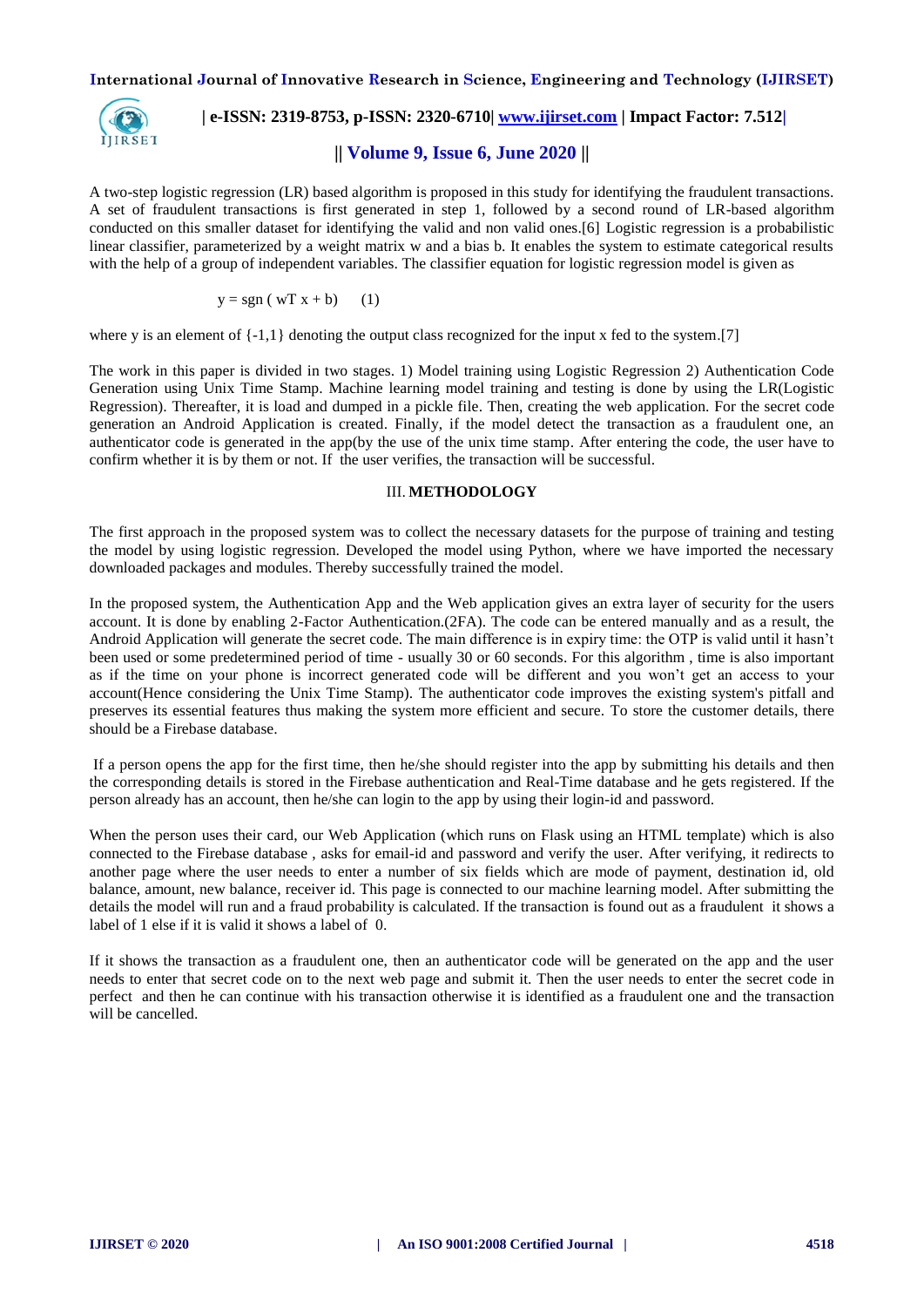**International Journal of Innovative Research in Science, Engineering and Technology (IJIRSET)**



 **| e-ISSN: 2319-8753, p-ISSN: 2320-6710| [www.ijirset.com](http://www.ijirset.com/) | Impact Factor: 7.512|**

## **|| Volume 9, Issue 6, June 2020 ||**



Fig. 1 (a) Flowchart of the Android Application. (b) Working of the whole proposed system.

#### IV. **EXPERIMENTAL RESULTS**

Figures show the result of Credit Card Fraud detection using dataset which consists of 10,00,000 lakhs transactions.

Fig. 2.Authenticator Application a) shows the registration phase in the app. If the person opens the app for the first time, his data needs to be collected and stored in the database. Fig b) shows the login phase which corresponds to a customer who is about to make the transaction. Fig c) shows the secret code generated .



Fig. 3. Web application (a) Login page where the user needs to enter his email-id and password (b) The page where the details need to be entered and the machine learning model runs after its submission. (c) The web page where the user needs to enter the secret code, if the transaction detected as a fraudulent one. Fig d) shows the page which will be displayed to the customer upon successful transaction.

Fig. 3. Web application (a) Login page (b) Details need to be submitted. (c) If fraudulent ,the user needs to enter the secret code. d) page displayed to the customer upon successful transaction.



(d)

The results after performing the fraud detection on the dataset are found correct and accurate.